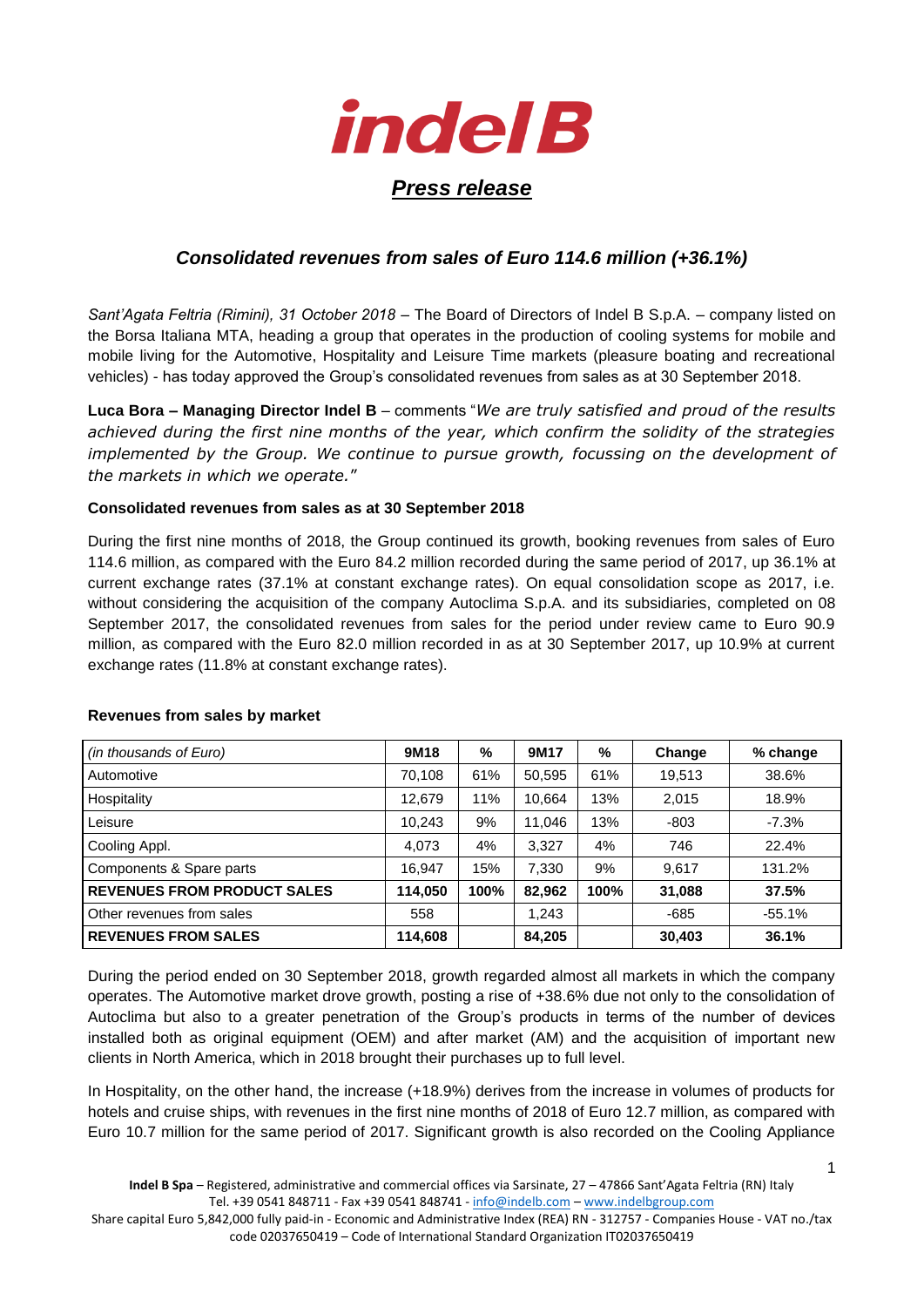market, which grows by +22.4% with Euro 4.1 million as compared with the Euro 3.3 million booked for the same period of 2017, due to new orders; and on the Components & Spare Parts market, with revenues of Euro 16.9 million (+131.2%) as compared with the Euro 7.3 million posted for 2017, primarily due to revenues from Autoclima sales.

The Leisure market declines by 7.3%, with revenues of Euro 10.2 million in the first nine months of 2018, as compared with Euro 11.1 million in the same period of 2017. This reduction is mainly linked to lesser sales made in Marine, as a result of a delay in the scheduling by the Northern European distribution network of the nautical season, in turn due to the unfavourable climate; this delay was not made up.

As regards sales channels, the OEM<sup>1</sup> (Original Equipment Manufacturer) channel recorded growth of around 29% or Euro 56.5 million, thanks to both organic growth and the acquisition of new clients in North America, as compared with Euro 43.9 million for the first nine months of 2017. The AM<sup>2</sup> (After Market) channel increased turnover by 30%, going from Euro 29.7 million in 2017 to Euro 38.9 million for the first nine months of 2018, mainly thanks to Autoclima, whose revenues from product sales also had a positive impact on the Other channel, which, coupled with an increase in parts sales by Condor B, recorded a rise of approximately 101% (or Euro 9.4 million), thereby going from Euro 9.3 million as at 30 September 2017 to Euro 18.7 million as at 30 September 2018.

On a geographic level, global growth is significant in all areas where the Group operates. The Americas book an excellent improvement of 50%, mainly driven by the Automotive market, with a result of Euro 21.5 million, as compared with the same period of last year during which revenues was recorded for Euro 14.3 million. In Europe, there was a change of approximately +30%, with revenues at Euro 55.6 million as compared with Euro 42.9 million during the same period 2017; this was due to general growth on the market, which was not followed by changes in market share. In Italy, 45% growth was recorded, with revenues of Euro 31.9 million as compared with the Euro 22.1 million of 2017, deriving from the increase in sales recorded by the Group, mainly on the Automotive After Market sector and the increase in components sales. Autoclima contributes towards these results, mainly in Europe and Italy. Growth is also recorded in the Rest of World, with revenues of Euro 5.0 million as compared with the Euro 3.7 million of the same period 2017.

Other revenues from sales, of Euro 0.6 million as at 30 September 2018, mainly relate to the invoicing of the cost of moulds to some Automotive clients.

**\* \* \***

The documents will be available to the public at the Company's registered office, at Borsa Italiana, on the storage mechanism authorised by Consob "1info" [\(www.1info.it\)](http://www.1info.it/) and in the specific sections of the website <www.indelbgroup.com>.

*"The Manager appointed to prepare the company accounting documents, Anna Grazia Bartolini, declares in accordance with paragraph 2, Article 154bis of the Consolidated Finance Act that the accounting disclosure contained in this release coincides with the results of the documents, books and accounting entries".*

**\* \* \***

*Please note that the data relative to revenues from sales given in this press release has not been audited.* 

**\* \* \***

**.** 

*<sup>1</sup> OEM Original Equipment Manufacturer. Customer segment that purchases third party manufacturer components specifically designed for use in the products sold or finished products, which are therefore marketed under own brand. The OEM channel is transversal to all markets.* 

*<sup>2</sup> AM (After Market) Sales channel characterised by the manufacture of goods developed not according to customised projects commissioned on specific customer request, but rather intended for marketing under own brand or the "ISOTHERM" brand owned by Indel Webasto Marine, by Indel B.*